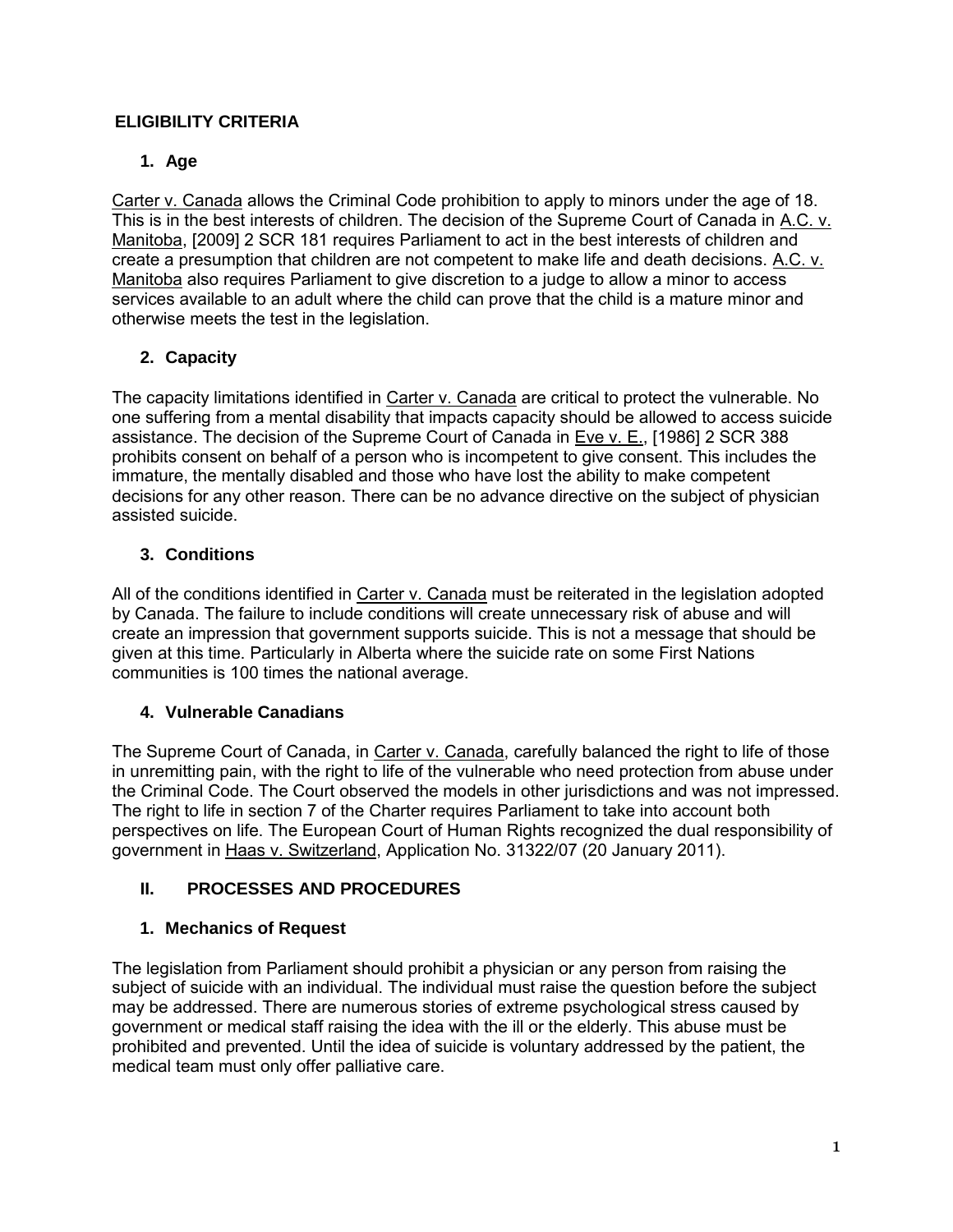There is another reason to require the individual to raise the issue. We know from the history of sterilization in Alberta from 1929 to 1972 that healthcare providers may abuse a power, if it is in their financial interest or if it is in accordance with their world view. Even Canadian hero Nellie McClung got caught up in the evils of eugenics. See **Sterilizing the "Feeble-minded": Eugenics in Alberta, Canada, 1929-1972**, Grekul, Krahn and Odynak, authors, Journal of Historical Sociology, Volume 17, No. 4, December 2004. This article is a sobering reminder that not all progress is desirable.

Once a request is made, then all of the health status requirements of Carter v. Canada must be met by the attending physician.

## **2. Oversight**

After consent has been validated, the physician should have the duty to apply to a judge for approval of the death before it occurs. The physician should be required to seek the opinion of a second physician and both should be required to swear affidavits that they are satisfied that the conditions of the law have been met. The physicians should be required to serve copies of the application and affidavits upon the next of kin. This is the minimum required when an application is made under Adult Guardianship and Trusteeship legislation in Alberta and other jurisdictions in Canada. Death is more significant and more permanent than decisions regarding finances and housing. If the loss of financial control requires judicial oversight, surely loss of life deserves no less.

Courts are experienced in making decisions regarding these questions based upon the evidence of physicians. The religious objection to blood transfusions issue is just one area where the courts have been called upon to make life and death decisions. The courts have been able to make those decisions on an emergency basis, with minimum risk to the individual and minimum delay. It is a regular occurrence in Canada.

Some have advocated leaving the entire responsibility to the physician and to exclude judicial oversight. That Supreme Court of Canada has already addressed this issue and determined that there is no right to have these life and death decisions made in secret. In Cuthbertson v. Rasouli, [2013] 3 SCR 341, the Supreme Court of Canada reviewed and affirmed the judicial oversight provided under the Health Care Consent Act of Ontario. Physicians must be involved, but they should not be the ultimate arbiters of life and death. Independent judicial review prior to death is best. It will avoid much suffering and prevent the expenditure of significant funds on legal fees. Estates should go to the children and beneficiaries, not to lawyers fighting over whether a physician properly secured and documented consent.

### **3. Privacy Considerations**

Courts and physicians have effectively preserved the privacy of individuals over the decades when issues of life and death have come before the courts. The legislation enacted by Parliament should maintain that standard of medical ethics. All applications to a court for judicial oversight should be restricted to the parties named and served under the legislation.

### **III. Roles and Regulation of Healthcare Practitioners**

**1. Who Should Do What**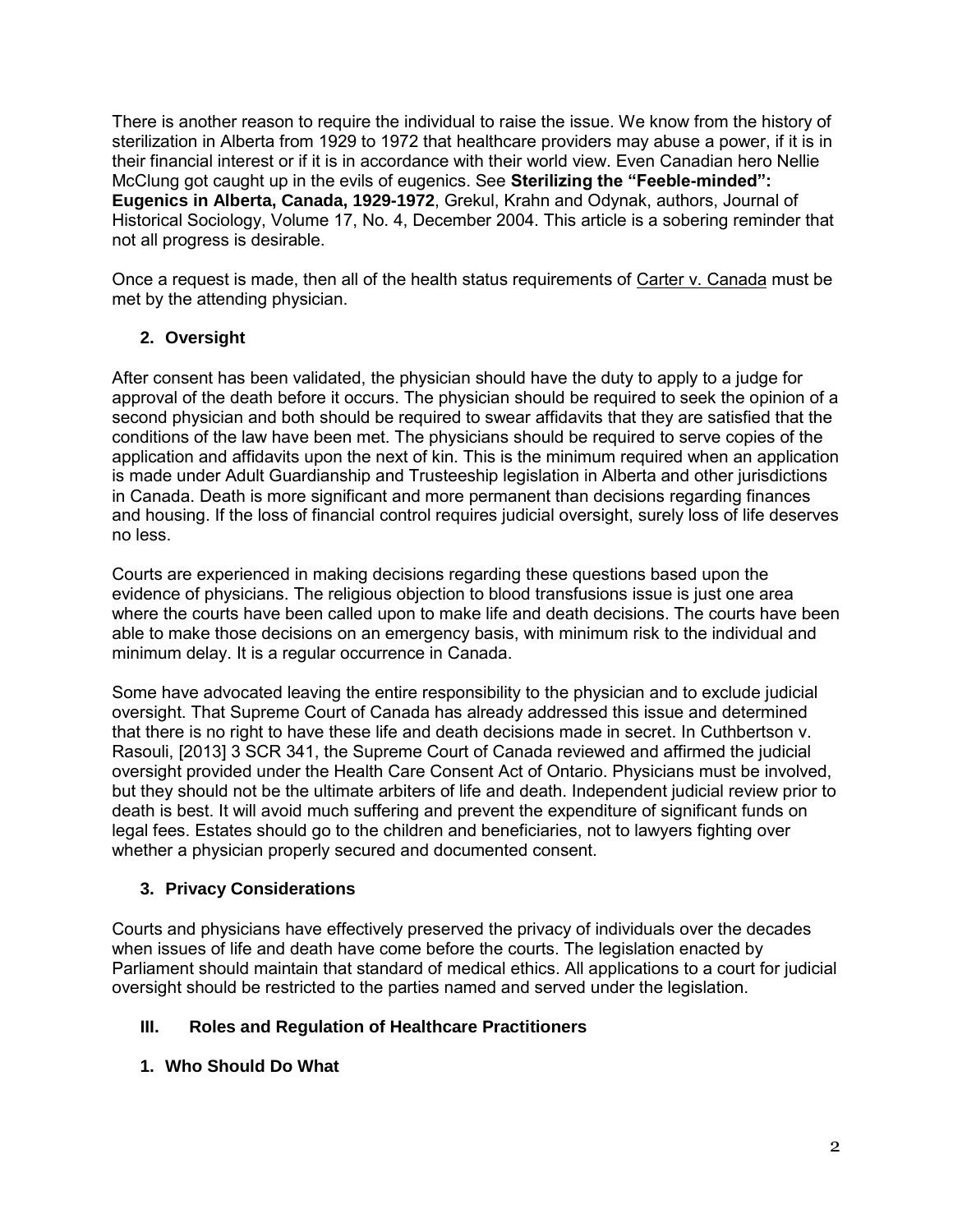The physician should be given the responsibility to manage the process. However, the legislation must recognize the roles of others and authorize their participation. Healthcare facility owners, administrators and employees must all be given immunity, once a court order is issued. Carter v. Canada only addresses physicians. All participants must be considered in the legislation.

# **2. Rights of Conscience**

Carter v. Canada specifically and expressly requires Parliament and legislatures to respect the conscience rights of all engaged in this process. The Supreme Court of Canada has determined that individuals have a right to seek medical assistance in suicide, not a right to force doctors to become executioners. There are more than enough physicians in Canada willing to offer assistance. There is no need to force a physician to kill. Physicians are not the state and do not act on behalf of the state. They are not governed by the Charter. Instead, like individual patients, doctors have Charter rights and those rights must be respected and protected by Parliament. In the unlikely event that a patient cannot find a doctor to assist in death, it is the government of a province, not the physician, that the Charter requires to provide accommodation. Provinces can be counted upon to fulfill their Charter obligations. There is no reason to believe that it will be necessary to enslave doctors in order to achieve that goal.

The Parliament of Canada should enact an absolute right of refusal to participate or assist in a suicide without question and without demonstrated reason. To do otherwise would be to replace one human rights infringement with another.

### **3. Discipline and Penalties**

Parliament need not address the issue of discipline, that is a provincial area of jurisdiction. Parliament should focus on which penalties will apply under the Criminal Code. There is no reason to change the penalties that currently exist. If a physician or other person assists in a suicide without a court order, the legislation should deny them the right of immunity from prosecution.

Where a court order has been properly secured, Parliament should provide the following immunities for participants that naturally follow:

- A. Immunity from charges under the Criminal Code;
- B. Immunity from malpractice claims;
- C. Immunity from ethics complaints;
- D. Immunity from administrative prosecutions.

In addition, Parliament should provide that no life insurance or pension may be denied or other financial disability imposed as a consequence of the classification of the death as a suicide, where a court order has been issued authorizing medical assistance in suicide.

### **IV. CONCLUSION**

The decisions of the Supreme Court of Canada in Carter v. Canada on February 6, 2015 and on January 16, 2016 provide a sound guide for Parliament. I have identified a number of other recent decisions of the Supreme Court of Canada that provide further direction. Parliament would be wise to stay within the four corners of these decisions. If the legislation goes further than contemplated by the Supreme Court, then Parliament runs the risk of placing the lives of